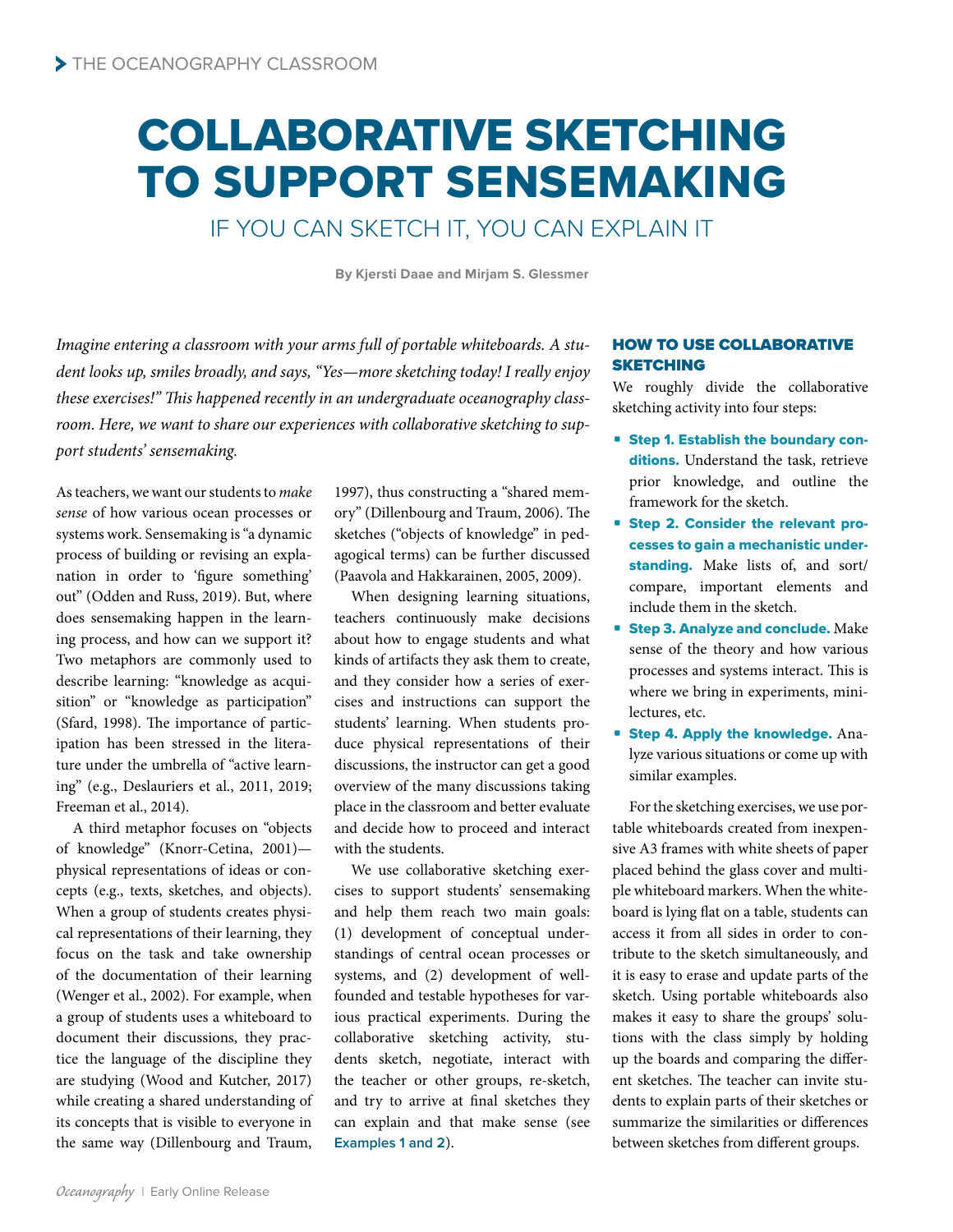## OUR EXPERIENCES USING COLLABORATIVE SKETCHING

In our undergraduate oceanography course, students often struggle to make sense of new concepts, such as effects of Earth's rotation. We find that collaborative sketching exercises help students develop conceptual understandings of central processes, including coastal upwelling, geostrophic balance, Hadley circulation, trade winds, and estuarine circulation (see **Example 1**). The students follow detailed instructions that lead them through Steps 1–4, and they can also interact with the instructor if they get stuck (see blog post at [https://mirjamglessmer.com/](https://mirjamglessmer.com/sketch2learn/) [sketch2learn/](https://mirjamglessmer.com/sketch2learn/)). Sometimes, the student groups find it difficult to reach or agree on conclusions. Instead of providing answers, we support their sensemaking process by incorporating targeted minilectures (5–15 minutes) on the theories they need to apply to their specific questions to help them come up with the answers themselves.

We also find that collaborative sketching helps students develop well-founded and testable hypotheses for practical experiments (such as melting ice cubes to learn about convection in **Example 2**). First, the sketch provides a concrete and visual representation of the group's negotiated hypothesis. By inspecting the sketch, the students can more easily discover whether their idea fits with that of the others or if there are possible mismatches that need to be renegotiated. Second, the sketches help the students discuss a system or a process more thoroughly. When sketching their intuitive suggestions, students often realize that there are pieces of the system or the process they did not consider or that parts of their explanations do not make sense.

In addition to supporting the sensemaking process, the sketching activity promotes a collaborative classroom community where thinking is made visible. Students report that they enjoy the activity, and we often see them decorating their sketches, adding happy faces to elements of the sketch (e.g., the sun), or

# EXAMPLE 1. How do freshwater sources and sinks shape the circulation in a fjord?

We first ask the students to sketch a transect along a fjord (supporting Step 1). They need to agree on the geography of a fjord, which typically contains a deep basin, a sill, and a connection to the open ocean (**Figure B1**). To support Step 2, we ask the students to list freshwater sources and sinks and add these to the sketch (typically, river discharge, precipitation, and evaporation). The students then discuss how many distinct layers they expect and how the flow is directed in each layer. This is an important sensemaking step, where the students use their understanding of freshwater fluxes to inform their interpretation of circulation in a fjord. Students often agree on a correct layering of the fjord, but struggle to determine flow directions. Instead of providing the solution, we give a mini-lecture on the conservation of volume and mass (salt), leading to Knudsen's relations (Knudsen, 1900) for flow in a two-layer fjord. After the mini-lecture, the students continue their discussions and adjust their flow schemes to fit the theory and draw conclusions (Step 3). Finally, the students apply the knowledge of fjord circulation to specific contexts (Step 4). They calculate the current speed for specific fjords and discuss how seasonal changes in freshwater fluxes affect the flow. They could also discuss how tides and wind-generated currents will influence the flow in the various layers.



FIGURE B1. Process sketch of estuarine circulation, including (1) boundary conditions (the fjord geometry), (2) relevant processes—here, freshwater sources and sinks, and (3) conclusions about the flow scheme in the fjord. The inset to the right shows an example of a student group sketch.



adding wildlife to emphasize geographic locations (e.g., penguins in Antarctica vs. polar bears in the Arctic).

Using low-tech portable whiteboards increases student participation. Students are used to working with pen and paper, and this method avoids the technical anxiety that digital programs or advanced software might induce. The sketching activity also offers students the possibility of choosing different roles because "just talking" is not the only valid contribution. Even if students choose to contribute to the discussion mainly by drawing,